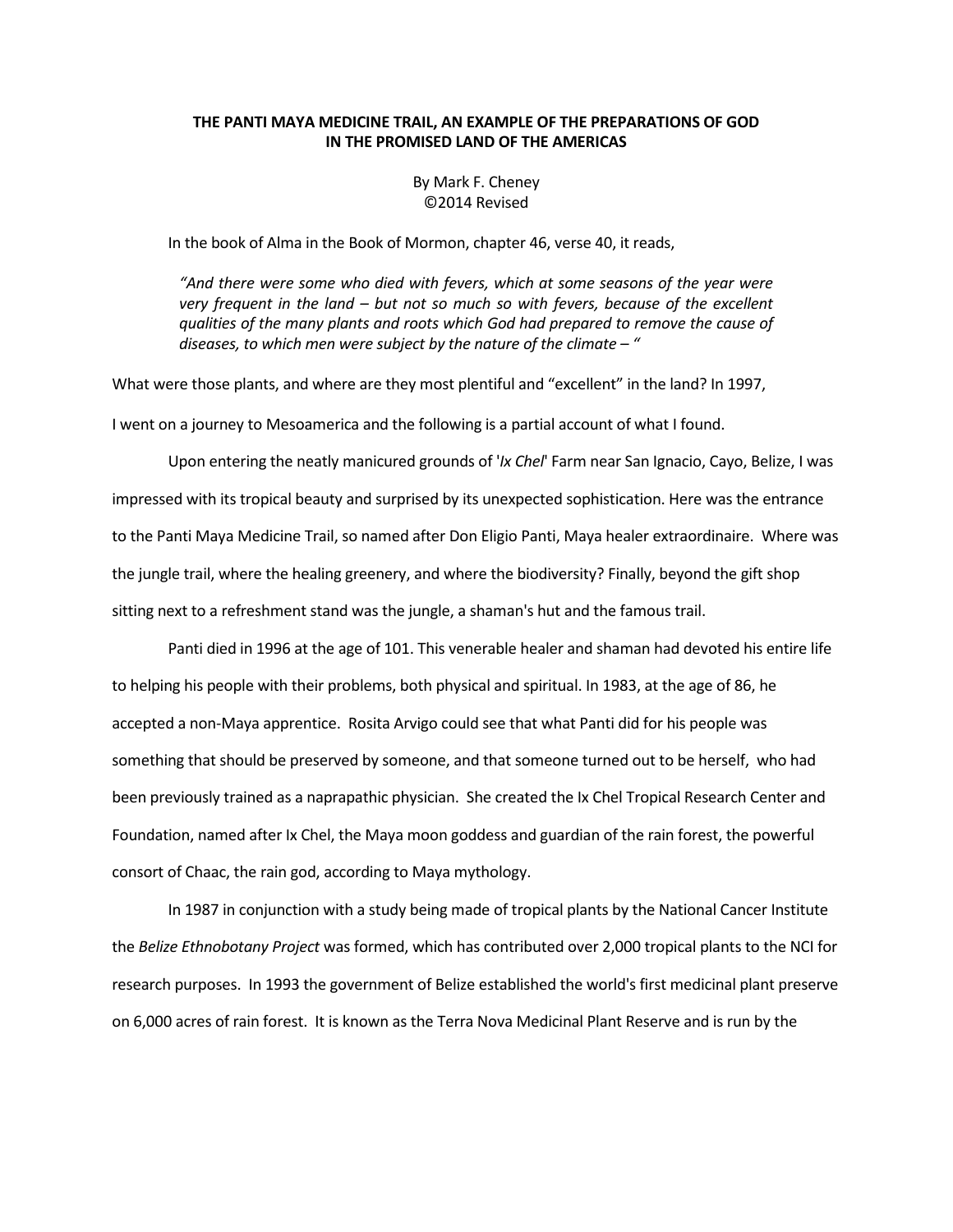Belize Association of Traditional Healers of which Dr. Arvigo is a founder.

 Appropriately, as we started on the trail, we were shown the giant Ceiba tree, sacred world tree of the Maya, believed to be 'Yax Che,' or the first tree on earth. The Maya believed that its roots reached through the center of the Universe into the nine levels of the Underworld, its trunk into the thirteen levels of the Upper world, and its branches into Heaven. At its crown sat 'Hunab-Ku,' the creator, contemplating his world.

 The Ceiba is also the national tree of Guatemala and is commonly known as the cotton or kapok tree, which cotton was used for stuffing pillows and mattresses, especially in times past. It has had many other uses for the Maya, both medicinal and practical. The leaves are boiled with sugar into a cough syrup. The traditional dugout canoe of the Maya was carved from its soft trunk, although not able to endure as others made of hardwoods will.

 The Breadnut or Ramon tree, 'Chacox,' provided a staple food for the ancient Maya. The fruits were boiled and eaten like small potatoes, or ground into gruel and sweetened. The cooked, ground nuts could also be combined with corn meal to make a more nutritious tortilla.

 Some plants along the trail have endowed modern medicine with new pharmaceuticals, especially the Wild Yam or 'Cocolmeca,' which provided natural hormonal substances (e.g. diascorea) and chemical clues for steroids, and contraceptive and menopausal medications. It has been chewed by Maya women for ages as a natural birth control substance. Although it is not completely effective, its properties were evidently often helpful.

Another, possibly more effective contraceptive, was made by the Bull Hoof or 'Ki Bix' plant, steeped into a tea. If the proper quantity is drunk over a certain period of time, it is reported that it can cause permanent infertility, and its properties are presently being studied by the World Health Organization (WHO).

The Red Gumbolimbo tree was one of the most interesting species that we saw on the trail.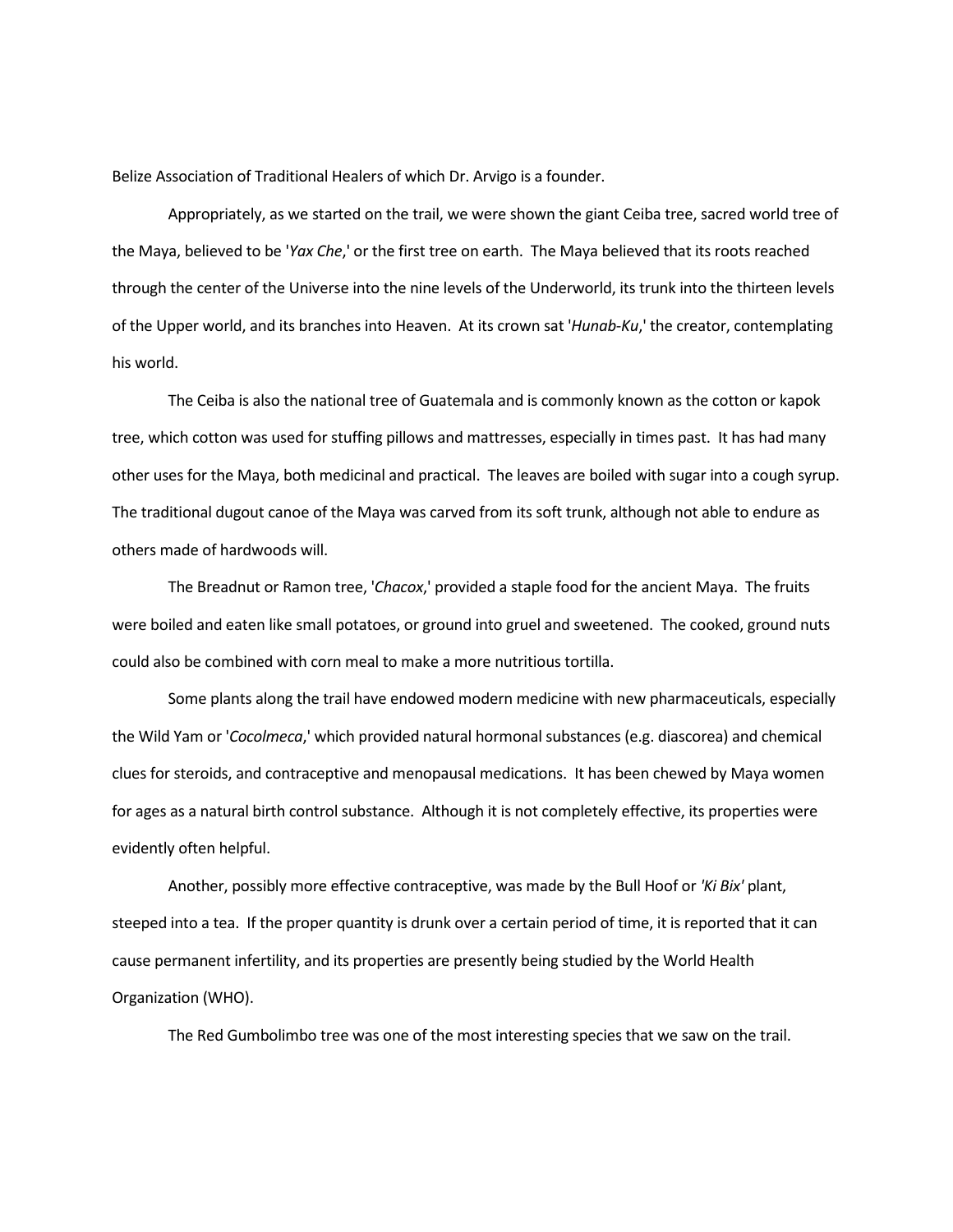Having a very red bark resembling a dark skin, it is referred to by the local people as the "Naked Indian" tree, the Maya name being 'Chacah.' Locally, a tea made from the somewhat shaggy bark has been successful in combatting both internal and external infections. A chemical analysis of the bark, done in the United States by a noted ethnobotanist, Dr. Janis Alcorn, demonstrated antibiotic activity.

 A principle of nature known as the "doctrine of signatures" was explained by our guide. This principle asserts that certain clues in a plant's appearance indicate its medicinal value. As an example, the Gumbolimbo is good for rashes, and its bark is the color of irritated red skin.

 The Cockspur tree, or 'Zubin' in Mayan, has a stinging thorn, which signals that it is useful for another sting of the jungle, snake bite. Maya men known as bushmasters report that they carry some of the bark and root of the Cockspur to be used in case of snake bite. First the bark is chewed and the juice swallowed, then the bark is placed over the bite as a poultice. As the victim heads for more effective treatment, he chews the root and continues to swallow the juice. This first aid purportedly delays the effects of the venom long enough to save a life.

 Another signature is displayed by the Cross Vine (Cruxi) plant. Don Panti once taught his protege, Rosita Arvigo, "When a leaf crosses a branch it is a sign that the plant is blessed with medicinal powers." Not to be confused with the signal given by the Chicoloro plant which has branches forming a distinctive cross indicating that the action on the human body is both dramatic and potentially toxic, a danger sign. It is a member of the Strychnaceae family which produces the poison strychnine, however, it also has medicinal properties when properly prepared and used. Cousins of this plant provide the poisonous sap that coats the tips of darts for blowguns used by the ancient Maya.

 We were shown only about a dozen such trees and plants, however, the FIELD GUIDE, sold in the shop of tinctures and salves at the trailhead, lists thirty-two common tropical plants that provide food, shelter, medicine and tools for the Maya, and useful cosmetics and pharmaceuticals for us, as well, if we will have the wisdom to learn from the ancients.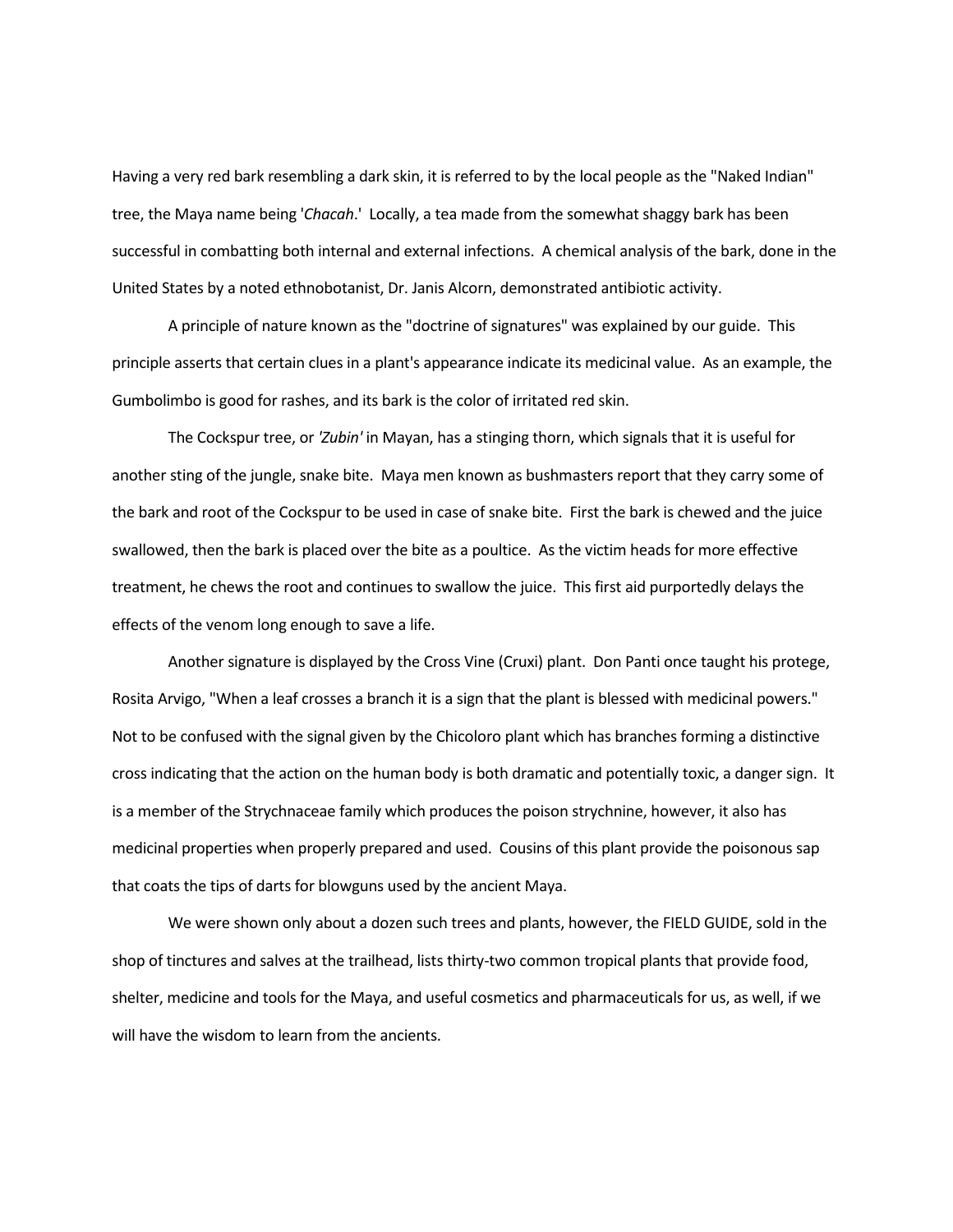At the end of the Panti Medicine Trail before leaving the jungle the young guide showed us a fullsized replica of a shaman's hut. The 'H'men' (Heh-men), which translates to "one who knows," here had a place to grind and mix, to brew and concoct, and a bed of branches to lay his patient upon to apply the herbal baths and medications, as he or a caring relative of the patient slept in a nearby hammock. Incense was burned from the sap of the Copal tree to ward of the "evil eye" or evil spirits, sent to torment the patient by an 'obeha,' or hechisero, a practitioner of black magic.

 As I was leaving, out of a curiosity, I bought some "Jungle Salve" and copal incense, and even some chicle to chew as the natives do, collected from the Sapodilla tree. Years later, I still rely on the salve for insect bites. I purchased not only the FIELD GUIDE, but also a copy of SASTUN, the biography of Don Eligio Panti, written by his friend and apprentice, Rosita Arvigo. I entirely consumed both in the next 24 hours, unable to put them down.

 I learned that a 'sastun' (sas-toon) is a divination tool cherished by the H'men, and the name means "Stone of Light." Through this stone a shaman communes with the spirit world of the Maya to divine things that are hidden, not unlike the Old Testament Hebrew prophets who used the Urim and Thummim, meaning "Lights and Perfection" as seer stones to divine the will of their God (Exodus 28:30). As can be seen, this is another correlation with the Book of Mormon history and the "stones" called "interpreters" in Mosiah 8:13:

"Now Ammon said unto him: I can assuredly tell thee, O king, of a man that can translate the records; for he has wherewith that he can look, and translate all records that are of ancient date; and it is a gift from God. And the things are called interpreters, and no man can look in them except he be commanded, lest he should look for that he ought not and he should perish. And whosoever is commanded to look in them, the same is called seer."

## and in Mosiah 28:11 & 13-16:

"Therefore he took the records which were engraven on the plates of brass, and also the plates of Nephi, and all the things which he had kept and preserved according to the commandments of God, after having translated and caused to be written the records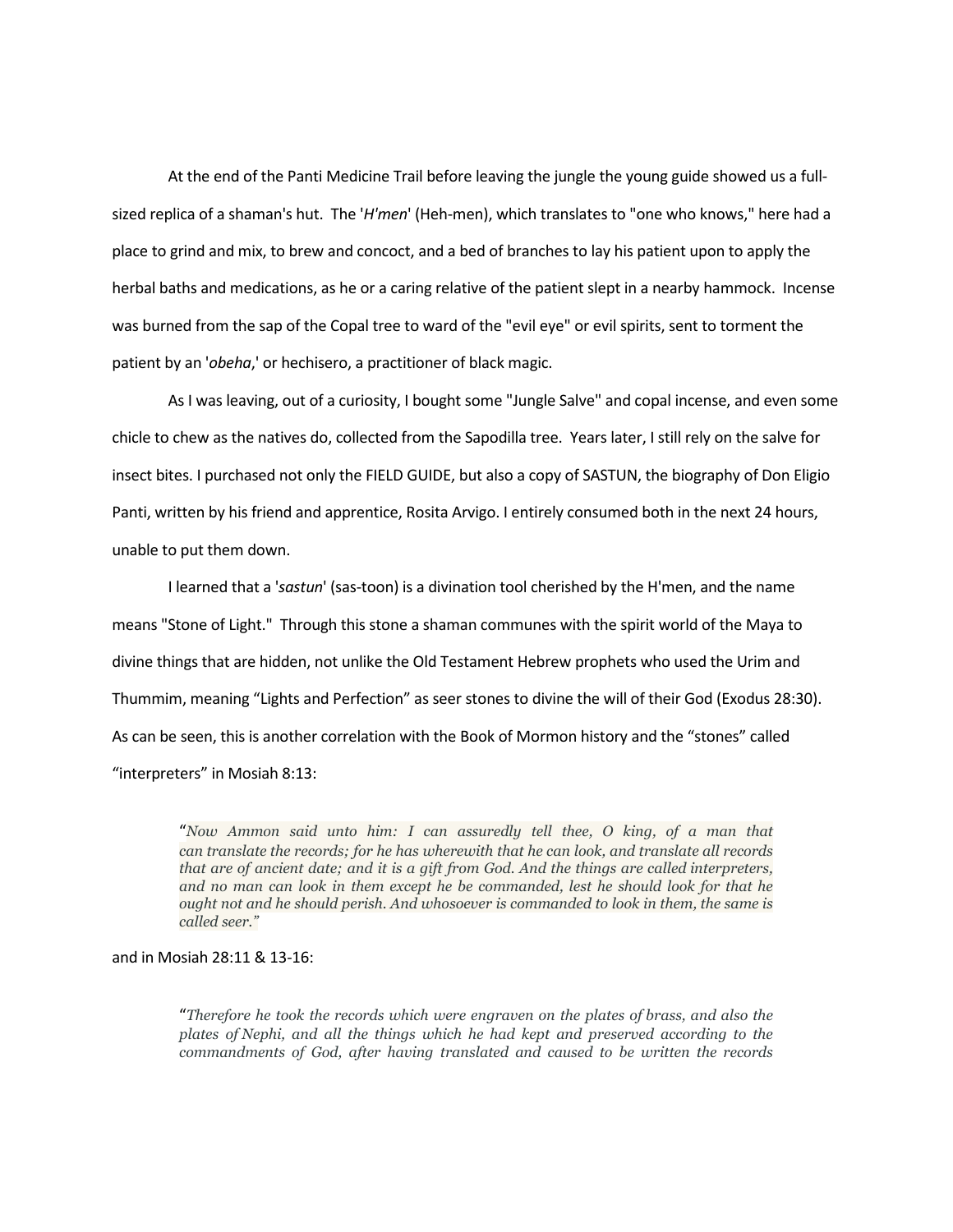which were on the plates of gold which had been found by the people of Limhi, which were delivered to him by the hand of Limhi; And now he translated them by the means of those two stones which were fastened into the two rims of a bow. Now these things were prepared from the beginning, and were handed down from generation to generation, for the purpose of interpreting languages; And they have been kept and preserved by the hand of the Lord, that he should discover to every creature who should possess the land the iniquities and abominations of his people; And whosoever has these things is called seer, after the manner of old times."

Joseph Smith also utilized a seer stone in his translation of the Book of Mormon, as well as the aforementioned Urim and Thummim on a breastplate.

 Today, it appears that the ancient Maya religion and healing arts have been mingled with Catholicism, and some of their beliefs are hauntingly strange to this old Mormon gringo from "the States." The old medicine man, Eligio Panti, claimed that he knew an extremely powerful spell that could turn a man into a jaguar by night. Stories of people changing to animals are nearly as old as the human race, but even one who does not share this belief, wonders what the words of the spell might be. However, as has been shown many of their customs and beliefs do also correlate with many things spoken of in the Book of Mormon.

 As I journeyed through Central America, I found native Maya still burning incense, lighting candles and making offerings of food, alcohol and perfume to the huge stone heads and images left by their ancient ancestors. I saw smoke rising from a cave on the mountainside above Lake Atitlan from the cornstalk fire of a local shaman giving thanks to or requesting a blessing from the god of the harvest, possibly Ix Chel. I saw a dark room housing supplicants to the usually hidden effigy "Maximon," who is only brought out on certain "holy days." Maximon is a stuffed, fully clothed mannequin with a man's face, who is offered neckties, scarves, money, cigars and alcohol in appeasement so he will bless the little village of Santiago de Atitlan.